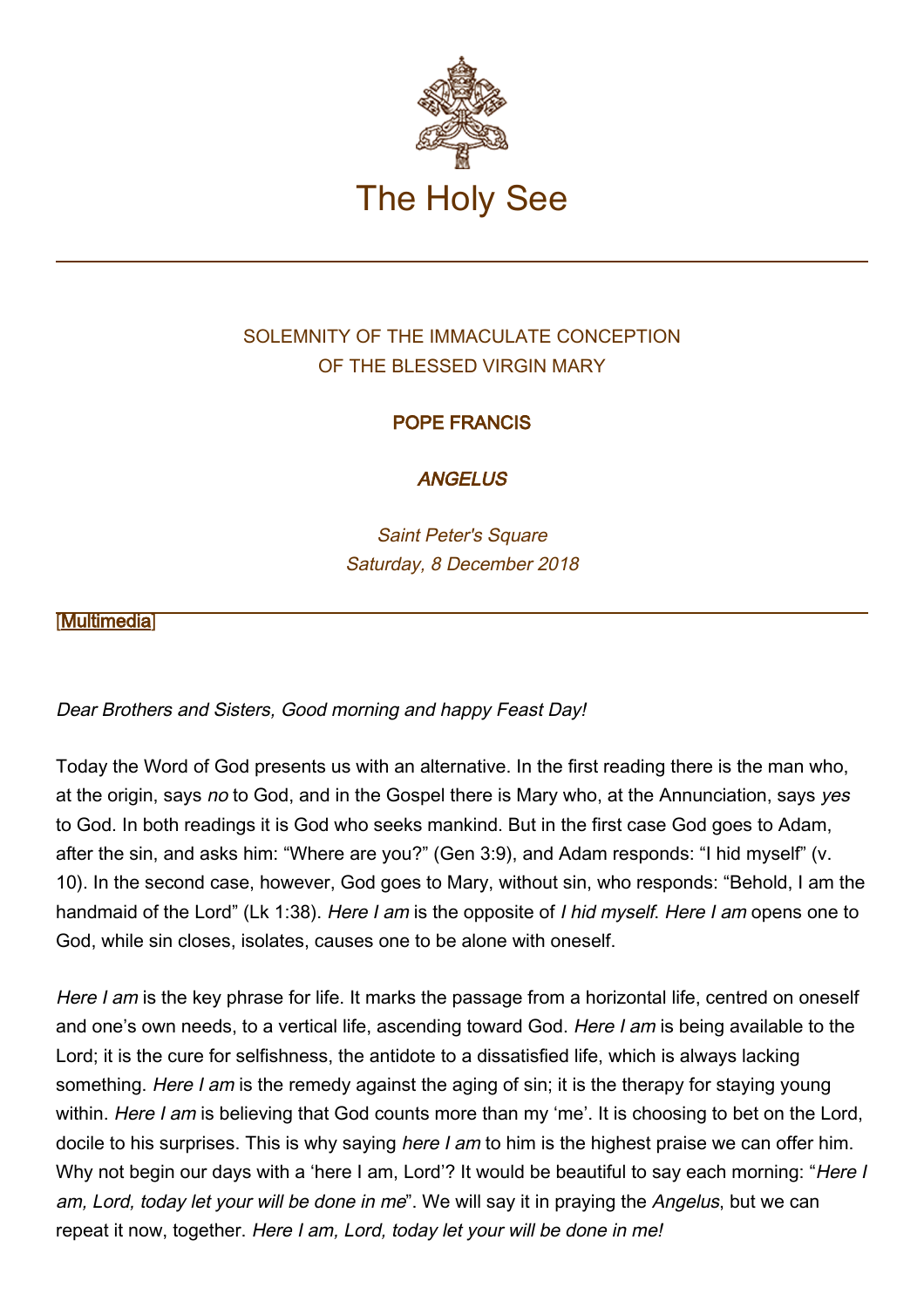Mary adds: "Let it be to me according to your word". She does not say "let it be done as I want", but "as You will". She does not place any limitations on God. She does not think: "I will dedicate myself partly to him, I will deal with it and then I will do what I want". No, Mary does not love the Lord when she feels like it, off and on. She lives by entrusting herself to God in all things and for all things. This is the secret of life. One who trusts God in everything can do everything. However, the Lord, dear brothers and sisters, suffers when we respond to him as Adam did: "I was afraid, and I hid myself". God is Father, the most tender of fathers, and desires his children's trust.

How often, instead, do we mistrust him; we mistrust God! We think that he might send us some trial, deprive us of freedom, abandon us. But this is a great mistake; it is the temptation of the origins, the temptation of the devil: weaving mistrust in God. Mary overcomes this first temptation with her here I am. And today we look at the beauty of Our Lady, born and lived without sin, ever docile and transparent to God.

This does not mean that life was easy for her, no. Being with God does not magically resolve problems. The conclusion of today's Gospel passage recalls it: "the angel departed from her" (v. 38). He departed: it is a strong verb. The Angel left the Virgin alone in a difficult situation. She knew the special way in which she would become the Mother of God — the Angel had said so but the Angel had not explained it to others, only to her. And problems began immediately: let us imagine the irregular situation according to law, to Saint Joseph's torment, the life plan tossed aside, what the people would have said.... But faced with problems, Mary places her trust in God. She is left by the Angel, but believes that God remains with her, in her. And she trusts. She trusts in God. She is certain that with the Lord, even if in an unexpected way, everything will be fine. This is the wise approach: not to live depending on problems — when one ends, another appears! but by trusting God and entrusting every day to him: here I am! "Here I am" is the phrase. "Here I am" is the prayer. Let us ask the Immaculate for the grace to live this way.

#### After reciting the Angelus, Pope Francis added:

Dear brothers and sisters, today Bishop Pietro Claverie and 18 men and women religious Companions, killed in hatred of the faith, were beatified at the Notre Dame de Santa Cruz Chapel in Oran, Algeria. Nineteen new Blesseds! These martyrs of our time were faithful proclaimers of the Gospel, humble peace builders and heroic witnesses to Christian charity: a bishop, priests, men and women religious and lay people. Their courageous witness is a source of hope for the Catholic community of Algeria and the seed of dialogue for the entire society. May this Beatification be for everyone an inspiration to build together a world of fraternity and solidarity. Let us offer a round of applause for the new Blesseds, everyone together!

I assure remembrance in my prayers of the young people and mother who died last night in a nightclub in Corinaldo, near Ancona, as well as the many injured. I ask Our Lady's intercession for